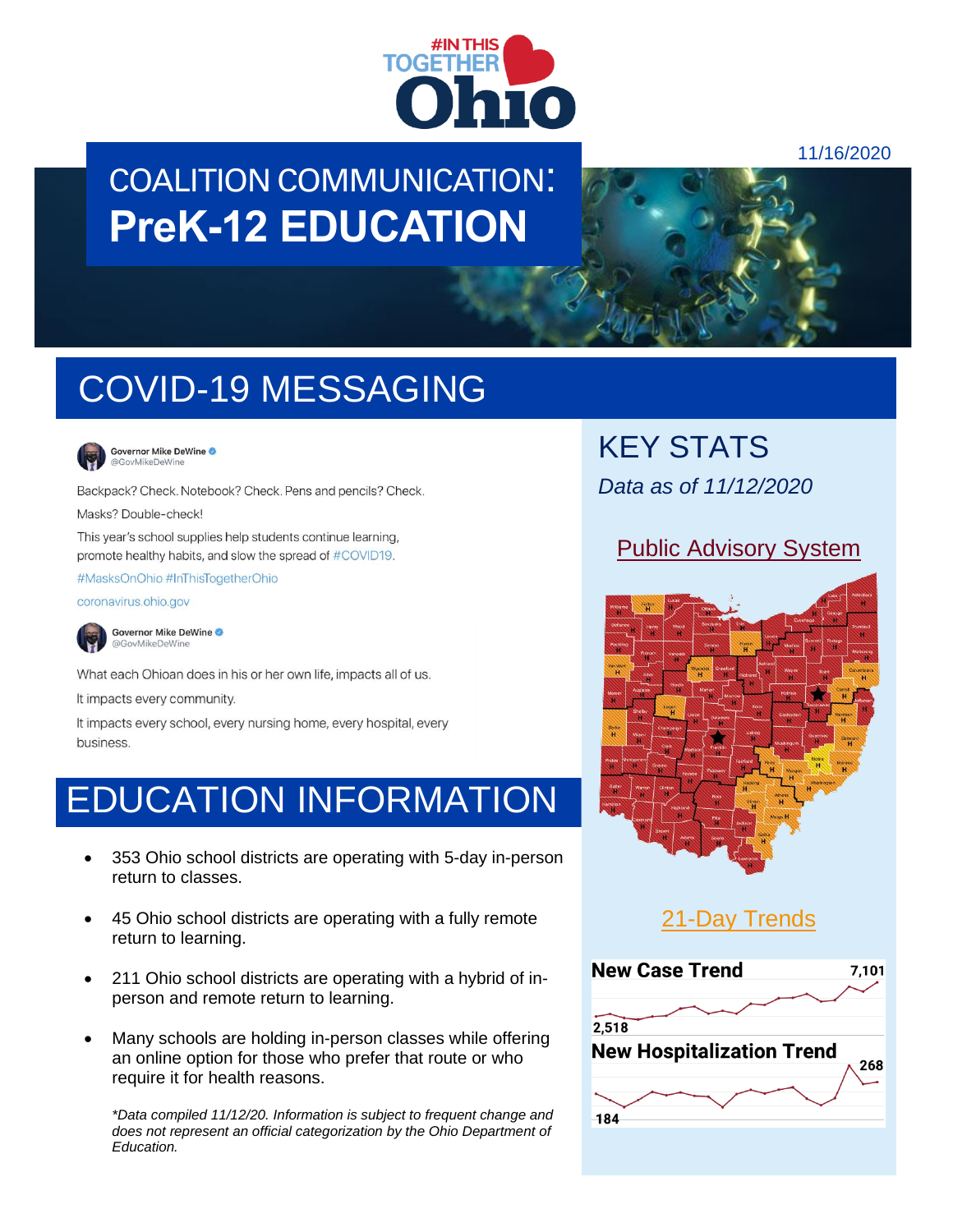

# SUGGESTED SOCIAL MEDIA POSTS

What happens in our community impacts learning for students in our schools. Let's continue to practice healthy habits to slow the spread of #COVID19. #MasksOnOhio #InThisTogetherOhio

Remember the mental health ABCs:

- ∙ Ask yourself how you're feeling
- ∙ Be aware of signs and symptoms
- ∙ Care for yourself and others

If you are feeling lonely, or experiencing sadness, depression or anxiety, call the Ohio Careline at 1-800-720-9616.

#InThisTogetherOhio

**[Images available in Resources column]**

Let's continue supporting each other, practicing healthy habits and making sure everyone stays safe in our school community. #StaySafeOhio #InThisTogetherOhio

**[Schools may wish to include photos to illustrate handwashing, social distancing and wearing masks]**

# TALKING POINTS FOR YOU

- A school is a social system in which people interact with and take care of each other. It is important for us all to take care of one another and do our part to slow the spread of COVID-19.
- Our priority is the health and wellness of our students and staff at <insert school district/ school name>. I can guarantee you that we are following the recommended guidance to ensure a healthy environment for everyone.
- Ohio students and educators are doing a great job of following the recommended health practices while at school. We'd like to remind everyone to continue following the same health practices while at home too.
- Guidelines show caring and respect for the school community and each other. Guidelines are not intended to make students afraid.
- We cannot pick and choose when we follow safety guidance. We have to follow it every single day.
- **We need to work together to practice social distancing, mask wearing and hand washing in order to keep schools and communities safe. We are all in this together.**

## RESOURCES

### **HASHTAGS TO USE**

#InThisTogetherOhio

#ResponsibleRestartOhio

#MasksOnOhio

#StaySafeOhio

**[Governor](https://bit.ly/2GVLmJK) DeWine's Address [to Ohioans](https://bit.ly/2GVLmJK)** 

**[ODH Retail Mask Order](https://coronavirus.ohio.gov/static/publicorders/retail-and-business-compliance-facial-coverings-all-ohio.pdf)** 

**ODH Mass [Gathering Order](https://coronavirus.ohio.gov/static/publicorders/limit-prohibit-mass-gatherings-ohio-rev-order.pdf)**

**[Holiday Guidance](https://coronavirus.ohio.gov/wps/portal/gov/covid-19/families-and-individuals/resources-for-parents-and-families/holiday-celebrations)**

**[Planning Guide for Ohio](http://education.ohio.gov/getattachment/Topics/Reset-and-Restart/Reset-Restart-Guide.pdf.aspx?lang=en-US)  [Schools and Districts](http://education.ohio.gov/getattachment/Topics/Reset-and-Restart/Reset-Restart-Guide.pdf.aspx?lang=en-US)**

**[ODH: COVID-19 Health and](http://coronavirus.ohio.gov/static/responsible/schools/K-12-Schools-Guidance.pdf)  Prevention Guidance for Ohio [K-12 Schools](http://coronavirus.ohio.gov/static/responsible/schools/K-12-Schools-Guidance.pdf)**

**[Ohio Department of](http://education.ohio.gov/Topics/Reset-and-Restart)  [Education Reset and Restart](http://education.ohio.gov/Topics/Reset-and-Restart)  [Website](http://education.ohio.gov/Topics/Reset-and-Restart)**

**[Face coverings poster for](https://coronavirus.ohio.gov/static/responsible/schools/Face-Coverings-Poster.pdf)  [Ohio Schools](https://coronavirus.ohio.gov/static/responsible/schools/Face-Coverings-Poster.pdf)**

**[Social distance poster for](https://coronavirus.ohio.gov/static/responsible/schools/Social-Distance-Poster.pdf)  [Ohio Schools](https://coronavirus.ohio.gov/static/responsible/schools/Social-Distance-Poster.pdf)**

**[Symptoms poster](https://coronavirus.ohio.gov/static/responsible/schools/symptoms-poster.pdf)**

**[ABCs of Mental Health Toolkit](https://mha.ohio.gov/Schools-and-Communities/Educators/ABCs-of-Mental-Health)**

**["Masks? Double-check!"](https://twitter.com/GovMikeDeWine/status/1324774801068548097/video/1)  [video from Twitter](https://twitter.com/GovMikeDeWine/status/1324774801068548097/video/1)**